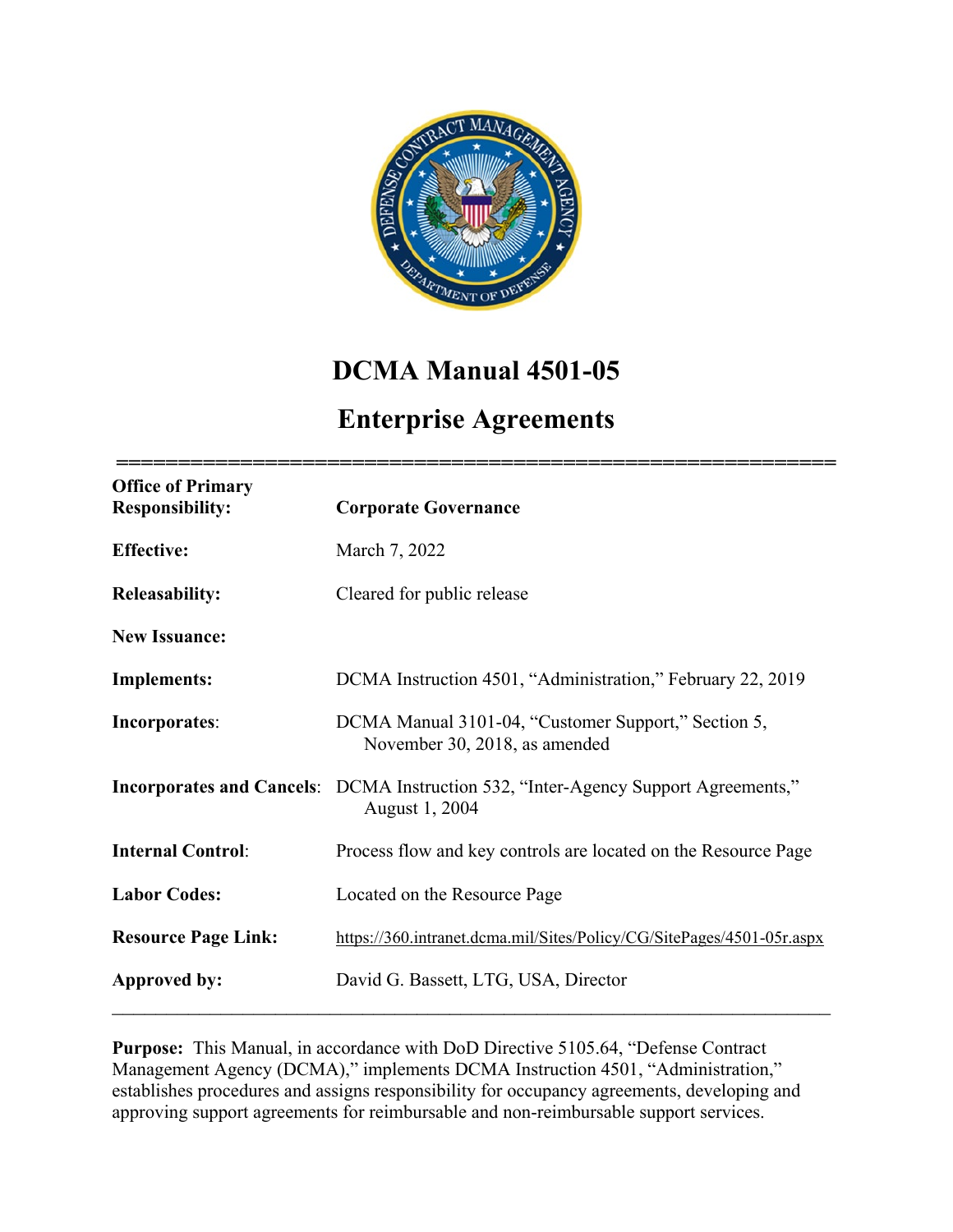## **TABLE OF CONTENTS**

| 2.4. Executive Director, Finance and Business Operations Directorate/Comptroller  4 |  |  |  |
|-------------------------------------------------------------------------------------|--|--|--|
|                                                                                     |  |  |  |
|                                                                                     |  |  |  |
|                                                                                     |  |  |  |
|                                                                                     |  |  |  |
|                                                                                     |  |  |  |
|                                                                                     |  |  |  |
|                                                                                     |  |  |  |
|                                                                                     |  |  |  |
|                                                                                     |  |  |  |
|                                                                                     |  |  |  |
|                                                                                     |  |  |  |
|                                                                                     |  |  |  |
|                                                                                     |  |  |  |
|                                                                                     |  |  |  |
|                                                                                     |  |  |  |
|                                                                                     |  |  |  |
|                                                                                     |  |  |  |
| <b>SECTION 5: CONTINENTAL UNITED STATES FACILITY-RELATED</b>                        |  |  |  |
|                                                                                     |  |  |  |
|                                                                                     |  |  |  |
|                                                                                     |  |  |  |
| <b>GLOSSARY</b>                                                                     |  |  |  |
|                                                                                     |  |  |  |
|                                                                                     |  |  |  |
|                                                                                     |  |  |  |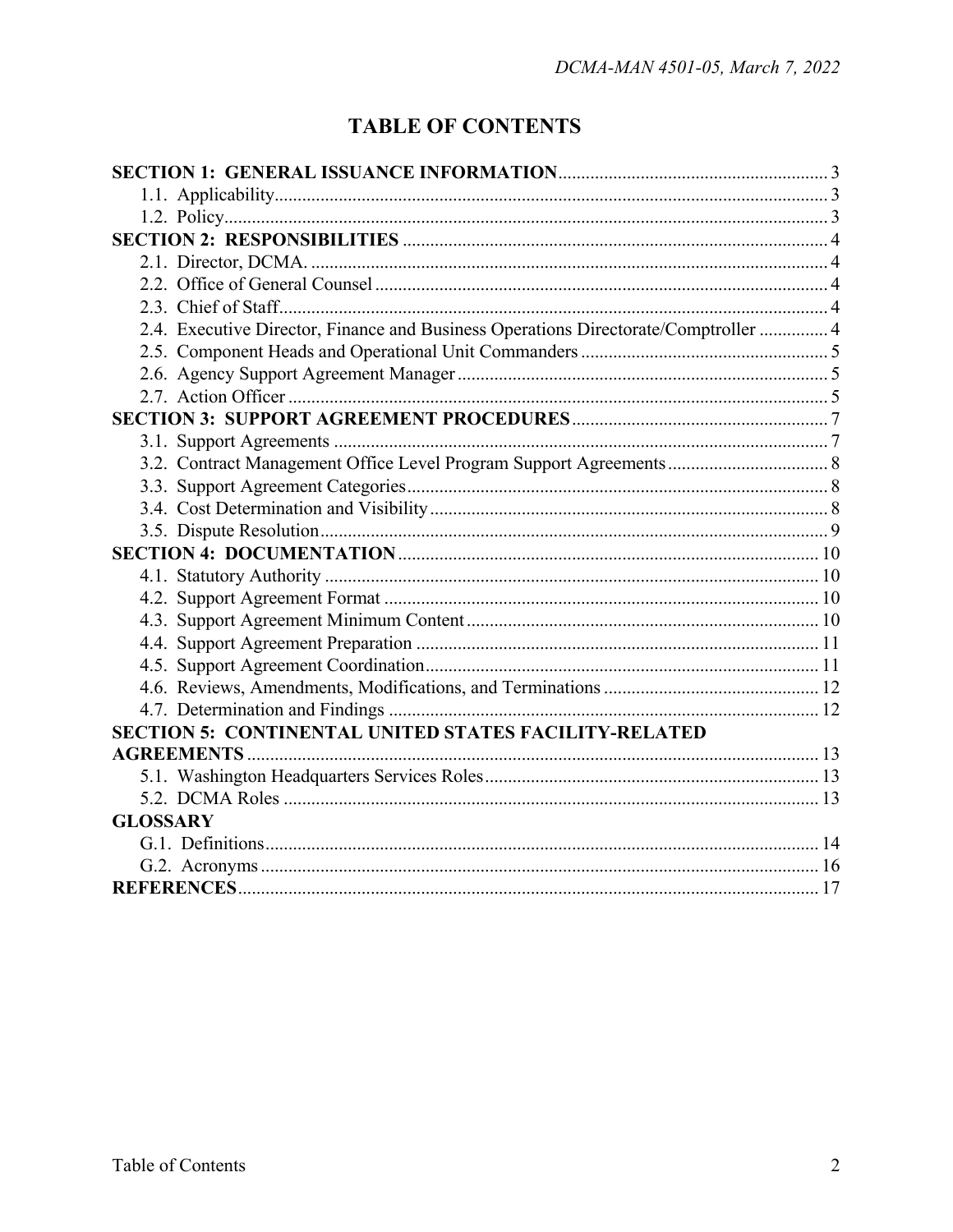## **SECTION 1: GENERAL ISSUANCE INFORMATION**

**1.1. APPLICABILITY.** This Manual applies to support agreements (SA) between DCMA and other DoD components, non-DoD federal agencies, or other organizations. This Manual does not apply to Federal Acquisition Regulation (FAR) based contracts, or federal assistance awards (e.g., grants and cooperative agreements) in accordance with (IAW) Chapter XI of Title 2, Code of Federal Regulations (CFR).

#### **1.2. POLICY.**

a. DCMA SAs will:

(1) Comply with generally accepted government auditing standards pursuant to Section 3521 of Title 31, United States Code (U.S.C.).

(2) Cite the applicable statutory authority to enter into the SA.

(3) Be handled IAW all security requirements, and Chapter 9 of Volume 1, DoD 7000.14-R, "Department of Defense Financial Management Regulation (DoD FMR)," also known and referred to in this Manual as the "DoD FMR."

b. It is DCMA policy to execute this Manual in a safe, efficient, effective, and ethical manner.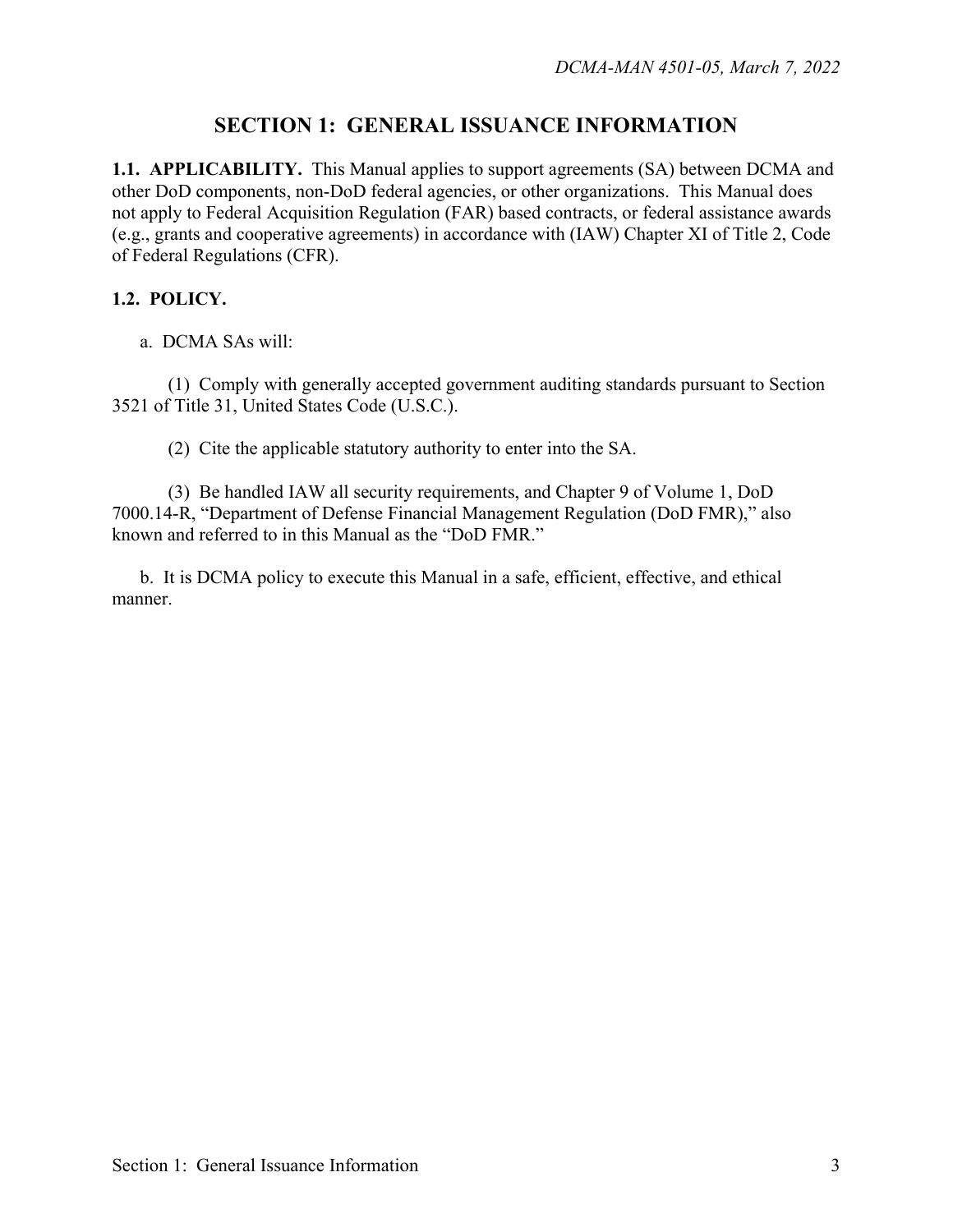## **SECTION 2: RESPONSIBILITIES**

#### **2.1. DIRECTOR, DCMA.** The DCMA Director will:

a. Provide and receive support IAW DoD Instruction (DoDI) 4000.19, "Support Agreements."

b. Provide support and engage in cooperative initiatives with other DoD components and non-federal entities (NFE).

c. Enter into SAs with other DoD components; federal agencies; state, local, or tribal governments; and NFEs for the effective performance of responsibilities and functions of that entity.

d. Require SA internal controls and oversight measures IAW DoDI 5010.40, "Managers' Internal Control Program Procedures."

e. Establish roles and processes for representing the DCMA in disputes with other DoD components; federal agencies; state, local, or tribal governments.

**2.2. OFFICE OF GENERAL COUNSEL (OGC).** The OGC will review SAs, occupancy agreements (OA), modifications, and/or amendments for compliance with applicable statutes, regulations, and policies prior to signature by the DCMA approval authority.

**2.3. CHIEF OF STAFF.** The Chief of Staff will:

- a. Appoint an Agency SA Manager (ASAM).
- b. Approve DCMA facility-related SAs and OAs.

#### **2.4. EXECUTIVE DIRECTOR, FINANCIAL AND BUSINESS OPERATIONS DIRECTORATE (DCMA-FB)/COMPTROLLER.** The Executive Director, DCMA-FB/Comptroller will:

a. Serve as the DCMA designated official responsible for certifying the availability of funds and approval of funding arrangements contained in SAs.

b. Review and validate SAs, amendments, modifications, and terminations for compliance with established fiscal requirements.

c. Determine if delegations of authority are necessary for the efficiency of the SA approval process and ensure they are in writing.

d. Identify DCMA-FB focal points for SAs and to interact with DCMA customers on behalf of and in coordination with SA Action Officers (AO).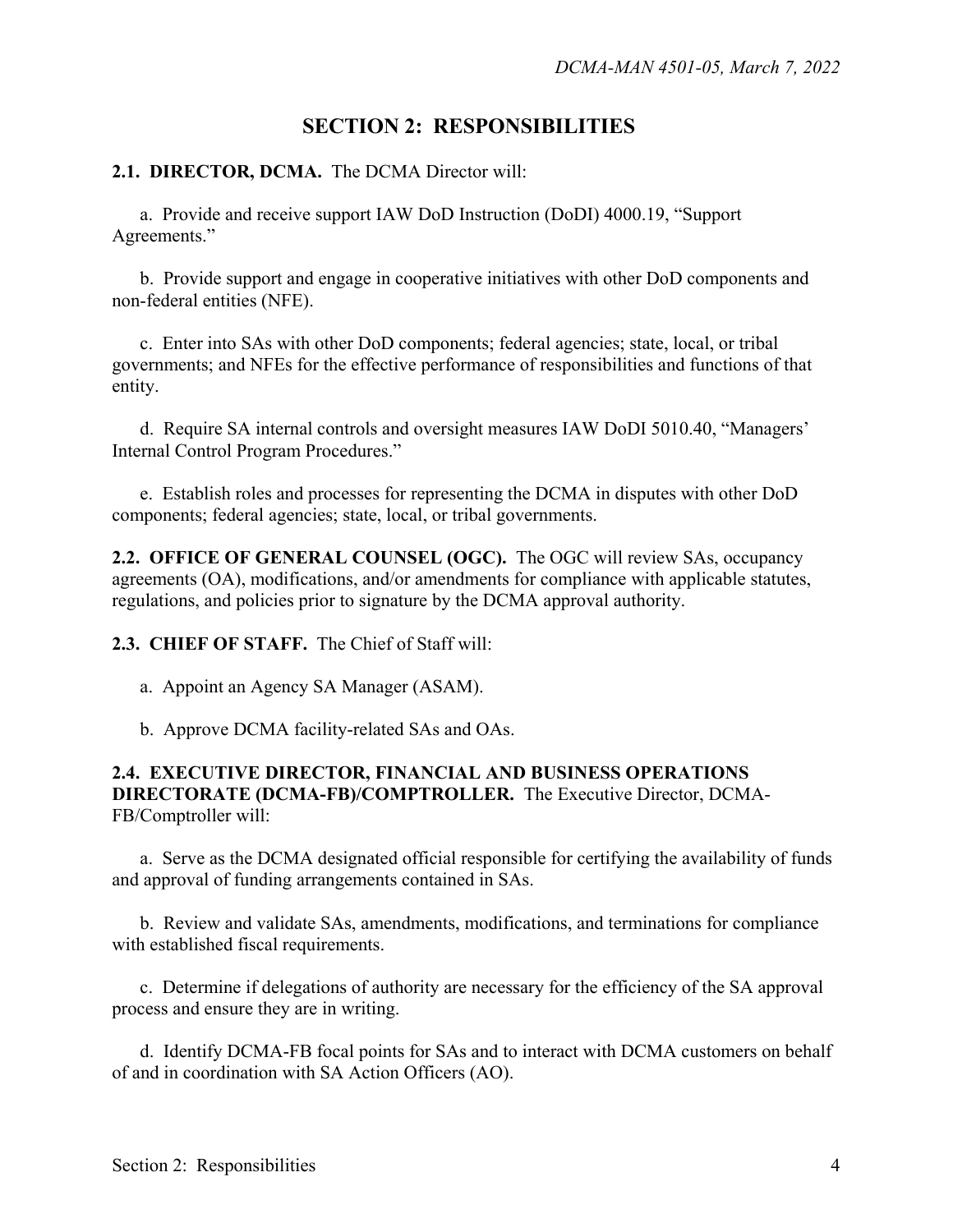e. Assist in the formulation of DCMA proposals and cost estimates reflected in Agency SAs.

f. Assist in assessing the financial components of Agency SAs due for annual/triennial reviews.

g. Appoint a primary and alternate Government Invoicing (G-Invoicing) User Administrator to create user roles and system modifications.

**2.5**. **COMPONENT HEADS AND OPERATIONAL UNIT COMMANDERS**. Component heads and operational unit commanders will:

a. Validate there is a bonafide need to provide or receive support.

b. Assign an AO.

**2.6. ASAM.** The ASAM will:

a. Develop an SA program IAW DoDI 4000.19, and administer the program IAW the DoD FMR.

b. Serve as the OA Manager.

c. Coordinate program matters with SA points of contact, AOs, and budget analysts with DCMA and other DoD components; federal agencies; state, local or tribal governments; and NFEs.

d. Conduct an audit review of all SAs received at DCMA to ensure accuracy and compliance with statutes, regulations, and policies.

e. Serve as the primary manager of the Agency's SA Repository (SAR), OA Repository (OAR), and web-based platforms.

f. Serve as the G-Invoicing Manager.

g. Maintain copies of all DCMA SA approval authority delegations.

**2.7. AO.** The assigned AO will:

a. Prepare the SA if DCMA is the Servicing Agency, ensuring all provisions and terms in the SA are IAW DoDI 4000.19.

b. Negotiate the General Terms and Conditions (GT&C) of the SA with the other party and maintain coordination throughout the SA drafting process. Ensure all financial and personnel resources and terms are documented in the SA.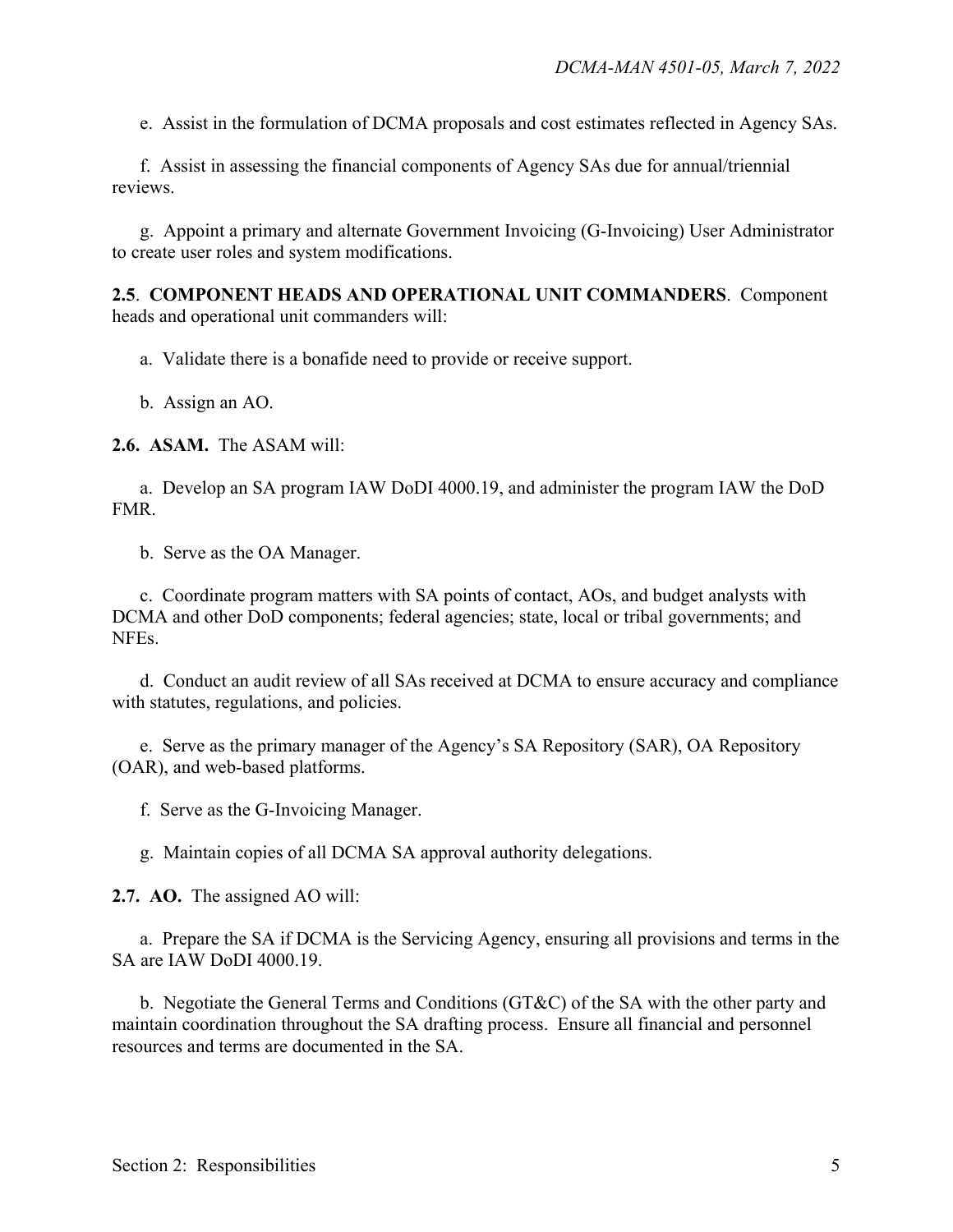c. Ensure funds for DCMA reimbursable support are planned and budgeted, available, and of the correct type to meet the SA's fiscal requirements. Ensure DCMA has the resources and ability to provide the requested support without compromising its ability to carry out its mission.

d. Review the SA to determine if it is releasable pursuant to Section 552 of Title 5, U.S.C.

e. Assign the appropriate controlled unclassified information markings and dissemination controls to an unclassified SA IAW DoDI 5200.48, "Controlled Unclassified Information (CUI)."

f. Ensure a classified SA has the correct classification and markings IAW Volume 2 of DoD Manual 5200.01, "DoD Information Security Program: Marking of Information."

g. Prepare all required coordination and signature documents.

h. Submit completed SA packages to the ASAM for formal coordination to the approval authority.

i. Forward a copy of the DCMA-signed SA to the other party for signature and monitor the SA's approval status. Periodically apprise the office of primary responsibility (OPR) and ASAM of the SA's status until it is fully signed.

j. Maintain a hard copy of all active classified SAs until they expire.

k. Review SAs as required by the SA.

l. Ensure a proper transfer of responsibility occurs by providing all SA files to either a new AO or OPR.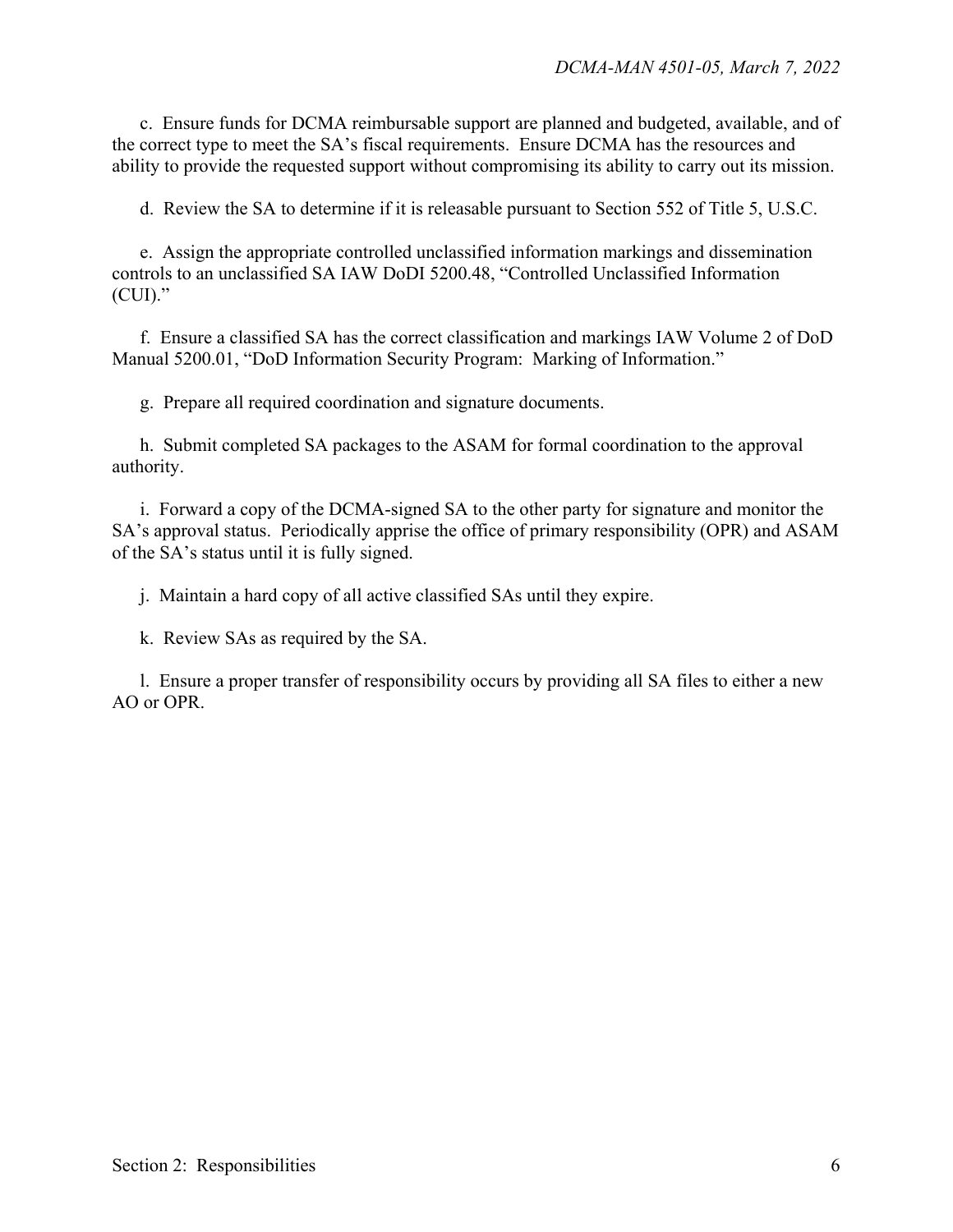### **SECTION 3: SUPPORT AGREEMENT PROCEDURES**

**3.1. SAS.** SAs will:

a. Comply with generally accepted government auditing standards pursuant to Section 3521 of Title 31, U.S.C., by establishing internal controls that provide reasonable assurance of achieving effective and efficient operations, compliance with statutes and regulations, and reliable financial reporting.

b. Contain documentary evidence IAW Section 1501 of Title 31, U.S.C., for SAs that permit reimbursable orders. Evidence includes:

(1) A purpose or scope of the SA in writing as authorized by law, executed before the expiration of the period of any obligational availability. This requirement can be satisfied by electronic data interchange technologies, including digital signatures, IAW Section 7001 of Title 15, U.S.C.

(2) An executed document prior to the initiation of reimbursable fund certification, and before the end of the period of availability for obligation of the appropriation or fund.

c. Expire no more than 10 years from their effective dates, unless there is legal authority for continuation beyond 10 years.

(1) New signatures from all parties are required to establish a new SA or modify an existing SA, even when the GT&C are the same as those in the prior SA. Administrative edits or changes to points of contact and/or contact information do not require new signatures from all parties.

(2) Cost estimates within SAs that include reimbursable support services must be reviewed annually to ensure current year actual costs are identified for accurate customer billing and invoices. If there are substantial changes to resource requirements beyond normal inflation or cost fluctuations, then the SA will be reviewed in its entirety by both parties and modified or terminated, as needed.

(3) SA modifications that substantially affect resource requirements and estimated costs must be made IAW Volume 1 of DCMA Manual (DCMA-MAN) 4301-02, "Budget Formulation and Execution: Budget Formulation," to permit appropriate resource adjustments.

d. Be prepared and executed IAW this Manual. SA records will be retained in IAW record retention requirements of DoDI 5015.02, "DoD Records Management Program;" Volume 1, Chapter 9 of the DoD FMR; Volume 1 of DCMA-MAN 4501-04, "Records and Information Management Program;" and Volume 2 of DCMA-MAN 4501-04, "Records Retention Schedule."

e. Be converted to a Bureau of the Fiscal Service Form (FS Form) 7600A, "United States Government General Terms and Conditions (GT&C)," upon their next scheduled reviews if they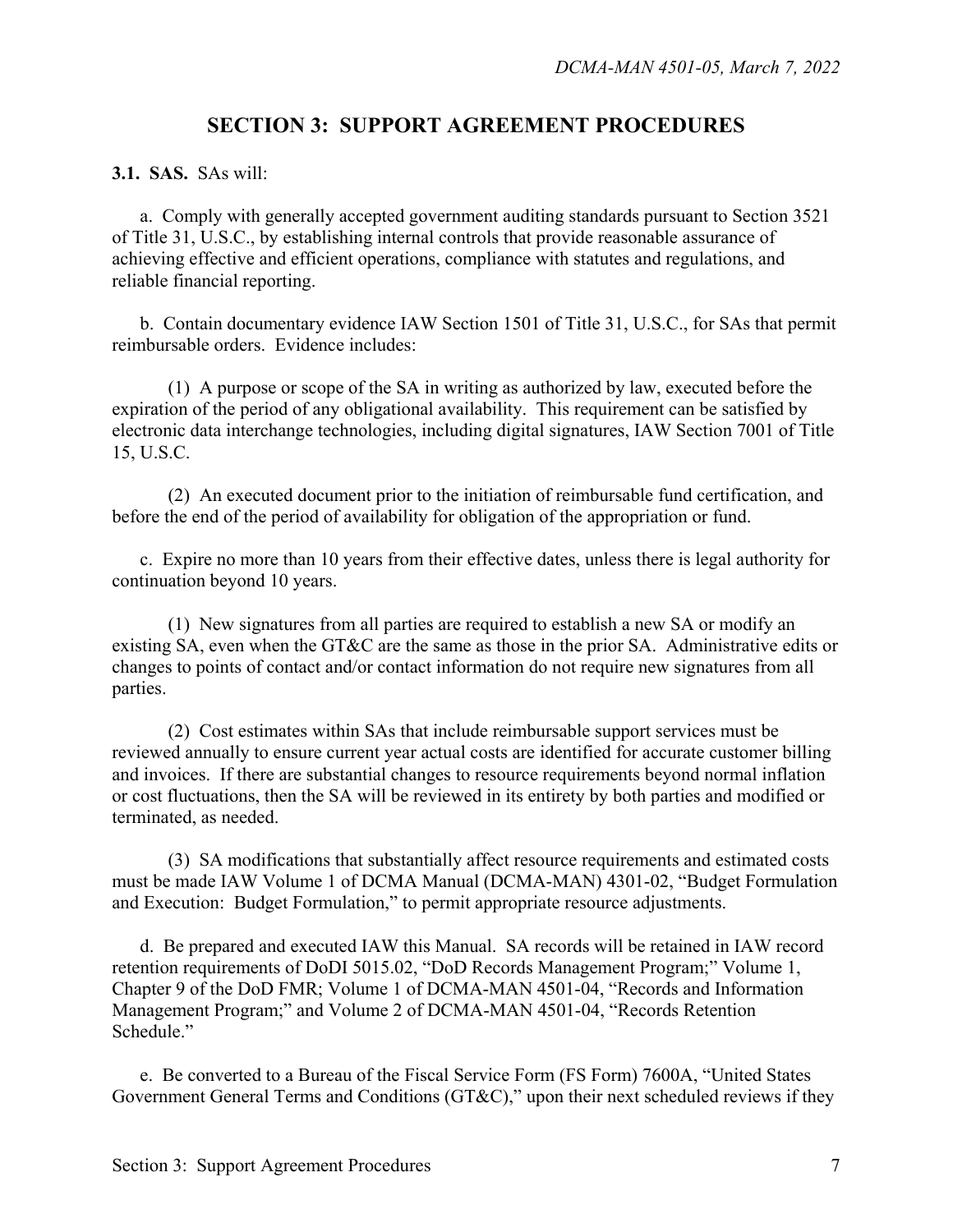are for reimbursable goods or services from another DoD component or non-DoD federal agency and were in effect prior to the date of this Manual. A link to the FS Form 7600A is posted on the Resource Page for this Manual.

**3.2**. **CONTRACT MANAGEMENT OFFICE LEVEL PROGRAM SAS**. Contract Management Offices must document support provided to DoD Program Management Offices as outlined on the Resource Page for this Manual.

**3.3. SA CATEGORIES.** SAs covered by this Issuance fall into three general categories: intragovernmental, intergovernmental, and governmental to non-governmental.

a. An intragovernmental SA is either:

(1) An SA between two entities within a single federal agency, or

(2) An SA between DCMA and a non-DoD federal agency (e.g., General Services Administration (GSA)).

b. Intergovernmental SAs. Intergovernmental SAs are between the DoD and a state, local, or tribal government.

c. Governmental to non-governmental SAs. Governmental to non-governmental SAs are between DCMA and an NFE, such as for profit, as well as non-profit organizations, or an individual.

**3.4. COST DETERMINATION AND VISIBILITY.** Pursuant to Chapter 15 of Volume 3, and Chapters 1, 2, and 3 of Volume 11A of the DoD FMR, DCMA components providing prepaid or reimbursable support will require that:

a. Cost information is quantifiable and provided to all parties.

b. Support is reimbursable based on how the specified support increases the provider's incremental direct costs, and the provider's actual indirect costs of providing support (e.g., billing a tenant for services).

c. Costs must be measurable and reasonably attributable to the support received, and must be expressed in units of measure appropriate to the item or type of support provided. The units of measure used to estimate the level of support in SAs must be those most practical to accurately determine how much support will be provided. A provider can waive reimbursement from receiving agencies that use or benefit from available support when charges would be less than the anticipated expense of billing and disbursing funds.

d. Charges for Defense Working Capital Fund support services must be done IAW Volume 11B of the DoD FMR.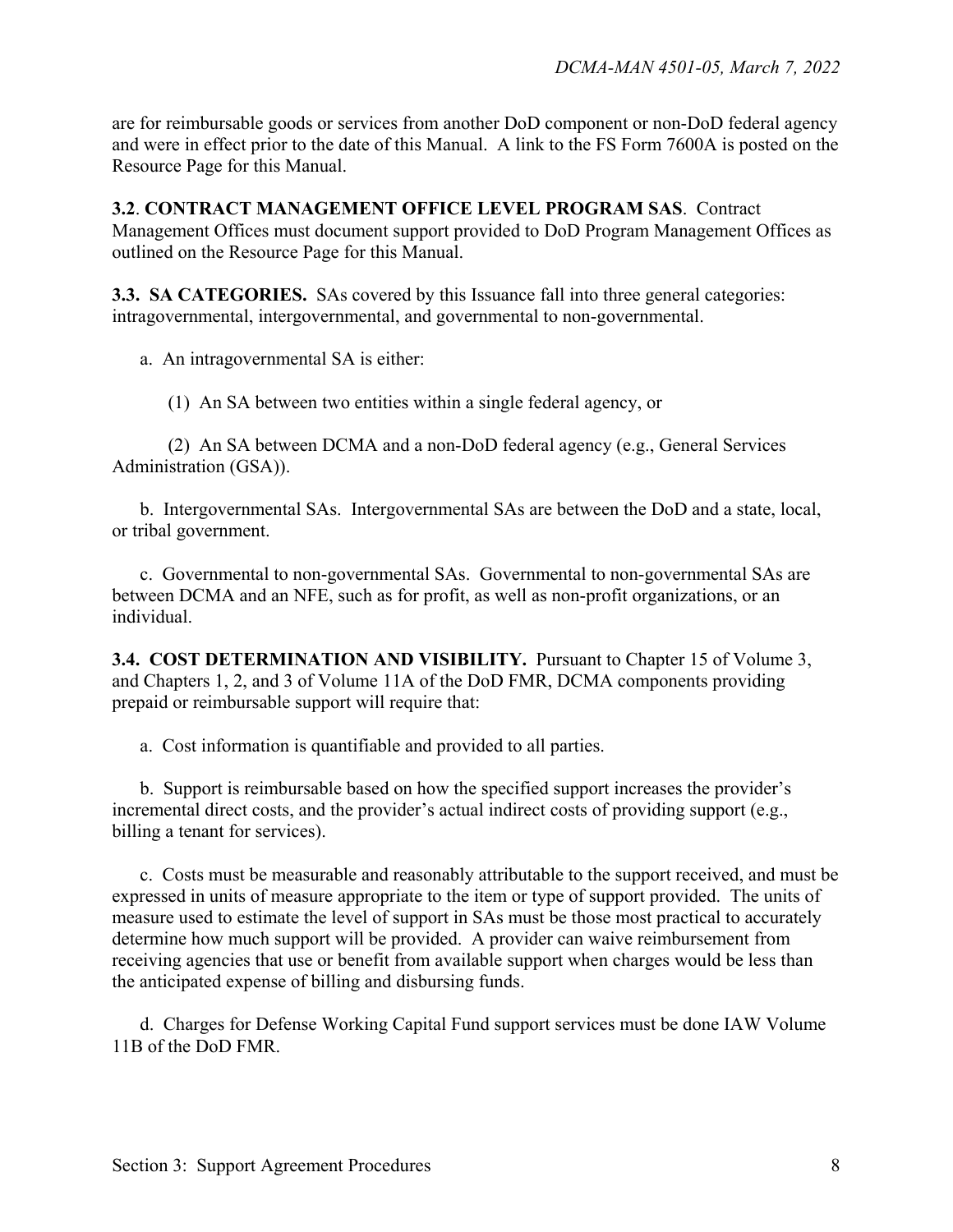e. DCMA components designated as combatant command support agents will provide nonreimbursable administrative and logistics support to combatant command headquarters (HQ) and the subordinate unified command HQ IAW DoD Directive 5100.03, "Support of the Headquarters of Combatant and Subordinate Commands."

**3.5. DISPUTE RESOLUTION.** Disputes between the DCMA and other federal entities will be resolved IAW Volume 1, Part 2, Chapter 4700, Appendix 6, Paragraph 2.3.4., of the U.S. Department of the Treasury, Bureau of the Fiscal Service, Treasury Financial Manual (TFM).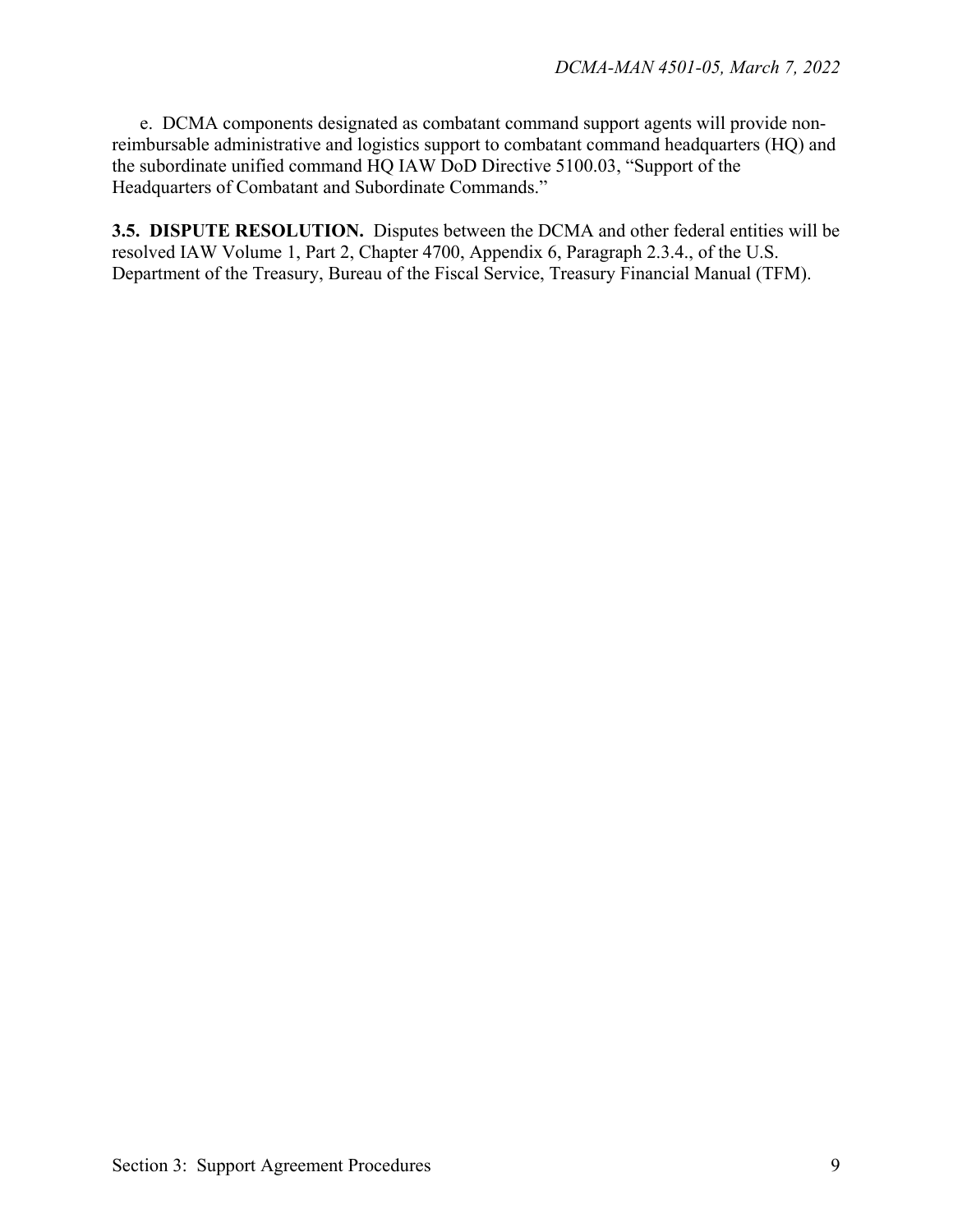### **SECTION 4: DOCUMENTATION**

**4.1. STATUTORY AUTHORITY.** The AO will ensure citation of the statutory authorities that permit entry into the SA. The authority must be cited in the SA, or included with each order pursuant to the SA.

#### **4.2. SA FORMAT.**

a. FS Form 7600A.

(1) An FS Form 7600A must be used to document the GT&C of SAs between federal entities that require payment for the supplies or services provided for recurring reimbursable support. An FS Form 7600A may also be used for SAs with provisions for both reimbursable and non-reimbursable support, and non-reimbursable SAs.

(2) The use of a Memorandum of Agreement (MOA) for detailed requirements for reimbursable support does not negate the requirement to capture at least summary information on an FS Form 7600A.

b. MOA. When an SA involves reimbursement, an MOA can be used to further detail GT&C to supplement the FS Form 7600A**.**

(1) An MOA may be used to document SAs without an expectation of reimbursement between the DCMA and another party.

(2) An SA with a non-appropriated fund instrumentality must be IAW DoDI 1015.15, "Establishment, Management, and Control of Nonappropriated Fund Instrumentalities and Financial Management of Supporting Resources," and Volume 13, Chapter 5 of the DoD FMR.

c. Memorandum of Understanding (MOU).An MOU will be used to document a mutual understanding of the parties that do not involve reimbursement. MOUs must be drafted IAW the sample MOU in Enclosure 3, Figure 2 of DoDI 4000.19. SAs temporarily assigning federal civil service personnel to another federal entity IAW Section 3341 of Title 5, U.S.C., cannot be executed as an MOU.

**4.3. SA MINIMUM CONTENT.** The FS Form 7600A template posted on the Resource Page of this Manual contains the minimum required information. The MOA and MOU templates posted on the Resource Page for this Manual provide the required outline and minimum content for SAs. Additionally, if an SA involves the creation, collection, use, processing, storage, maintenance, dissemination, disclosure, and/or disposal of personally identifiable information and its requirements, the data source of the personally identifiable information and its requirements for safeguarding it must be included IAW DoDI 5400.11, "DoD Privacy and Civil Liberties Programs." Continuation pages and supporting documentation (e.g., specifications, photographs, cut sheets) may be attached to an SA.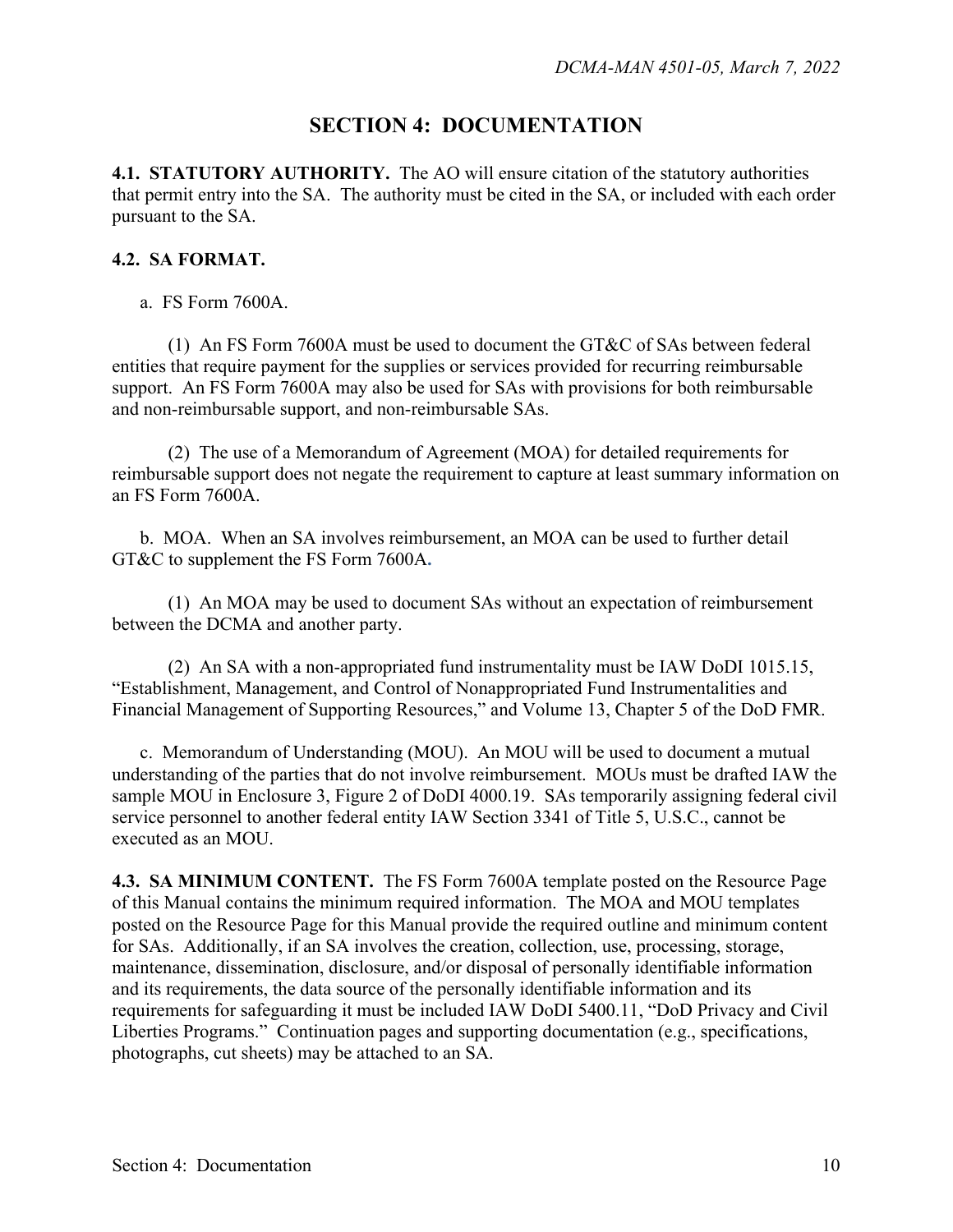**4.4. SA PREPARATION.** SAs are prepared by the assigned AO from the component or region with primary oversight of the requirement. When possible, Reimbursable SAs must be prepared using the G-Invoicing system.

a. Draft SAs that have been prepared by the AO, negotiated with the appropriate parties to a level that is believed to be complete, and have received preliminary review by the OPR will be forwarded to the ASAM for review, formal coordination, and signature. If issues arise with obtaining the other party's signature, the ASAM must be consulted and formal correspondence sent requesting immediate signature and return to the DCMA.

b. SA packages must include the draft SA generated and printed from G-Invoicing or electronic template; an action memorandum; supporting documentation (e.g., funding annex, statement of work, GT&C); a DCMA Form (DCMAF) 4501-02-03, "DCMA Coordination Sheet," and a copy of previous SAs if applicable. A link to DCMAF 4501-02-03, SA Checklists for Templates, and a list of required documents are posted on the Resource Page for this Manual.

c. Every effort must be made to keep the level of classification for a SA, especially for a reimbursable SA, at the lowest possible level while still providing the minimum required details.

**4.5. SA COORDINATION.** Proper review and coordination with SA stakeholders will ensure the SA meets statutory requirements, complies with DoD FMR, other DoD regulations, Agency requirements, and uses Agency resources appropriately. SAs must receive the formal review and concurrence by the OGC, and DCMA-FB. Formal concurrence must be documented on a DCMAF 4501-02-03. The ASAM will submit for coordination prior to submitting the package to the front office for signature. The formal review and coordination process will include:

a. Chain of Command of the SA OPR. The chain of command will review and coordinate all SAs, amendments, modifications, and terminations that originate within their organization by signing the action memorandum, and any other appropriate documents.

b. ASAM. The ASAM will review SA, amendment, modification, or termination packages prior to initiating coordination with the OGC, DCMA-FB, and impacted stakeholders.

c. OGC. The OGC, or designated attorney, will review all SAs, amendments, modifications, and terminations. The OGC will work with the ASAM and AO to resolve issues required to obtain concurrence.

d. Executive Director, DCMA-FB/Comptroller. The Comptroller will review all SAs, amendments, modifications, and terminations. The Comptroller's Office will work with the ASAM and AO to resolve issues required to obtain concurrence.

e. Approval Authority. The approval authorities for all DCMA SAs, terminations, delegation of authority letters, and modifications are the DCMA Director, DCMA Deputy Director, and Chief of Staff unless further delegated in writing. SA delegations of authority will not exceed 3 years. Delegation of authority examples and a checklist are posted on the Resource Page for this Manual.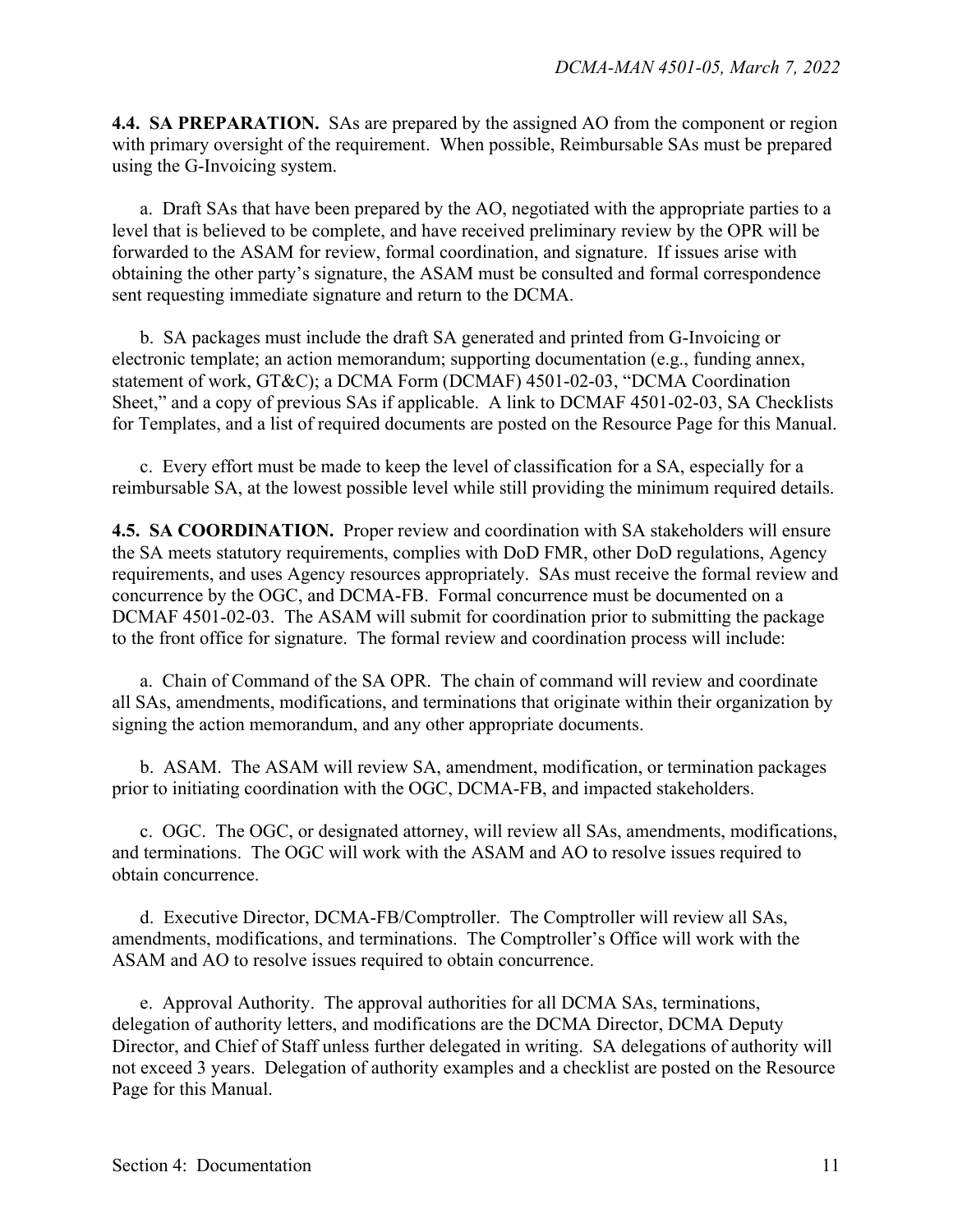#### **4.6. REVIEWS, AMENDMENTS, MODIFICATIONS, AND TERMINATIONS.**

Amendments, modifications, and terminations will be prepared by the AO and forwarded to the ASAM within 45 days of a change, a decision to alter the terms of an SA, or terminate an SA prior to the expiration date. All modifications, amendments, and terminations will be formally routed for review and concurrence. Minor administrative changes such as address changes or updates to references may be made during reviews without obtaining an approval authority signature.

a. A party to an SA that involves reimbursement may unilaterally terminate the SA prior to the expiration date only with a minimum of a 180 day notice to permit appropriate resource adjustments during the budget formulation process. If an SA that involves reimbursement or resources must be significantly modified, or unilaterally terminated with less than a 180 day notice to the other party or parties to the SA, the party requiring the modification or termination may be billed by the supplier for reimbursement of unavoidable termination expenses incurred up to 180 days following the written notification. SAs that do not involve reimbursement may be terminated prior to the expiration date as may be provided for in the SA.

b. Changes, other than minor administrative changes, will be documented as an amendment to the SA and signed by a DCMA approval authority after coordination with the same offices as the original SA. Amendments, when signed by all parties, will be filed in the Agency SAR.

c. An amendment or modification to an SA cannot extend the expiration date of an SA beyond 10 years from the effective date of the original SA.

d. SAs are automatically terminated on their expiration date; once the SA has expired it can no longer be extended.

e. When an SA requires termination prior to its scheduled expiration date, the approval authorities will indicate their agreement by signing the termination form after the standard formal routing and coordination process.

f. Reimbursable SAs must be reviewed annually, and all other SAs must be reviewed and validated by all parties no less than midpoint (e.g., year 4 in an 8 year SA) from the SA effective date. A memorandum documenting the review date should be completed within 60 days of the required review date. The AO may sign the memorandum if there are no changes in scope of work or costs. All other changes require approval authority's signature. Signed review memorandums will be provided to the ASAM for upload into the SAR. An example review memorandum is posted on the Resource Page for this Manual.

**4.7. DETERMINATION AND FINDINGS (D&F).** Inter-agency agreements entered into pursuant to Section 1535 of Title 31, U.S.C., also known and referred to in this Issuance as "The Economy Act," whether for assisted acquisitions or to obtain supplies or services, a D&F prepared IAW FAR 17.502-2(c) must be executed prior to initiating any orders pursuant to the agreement.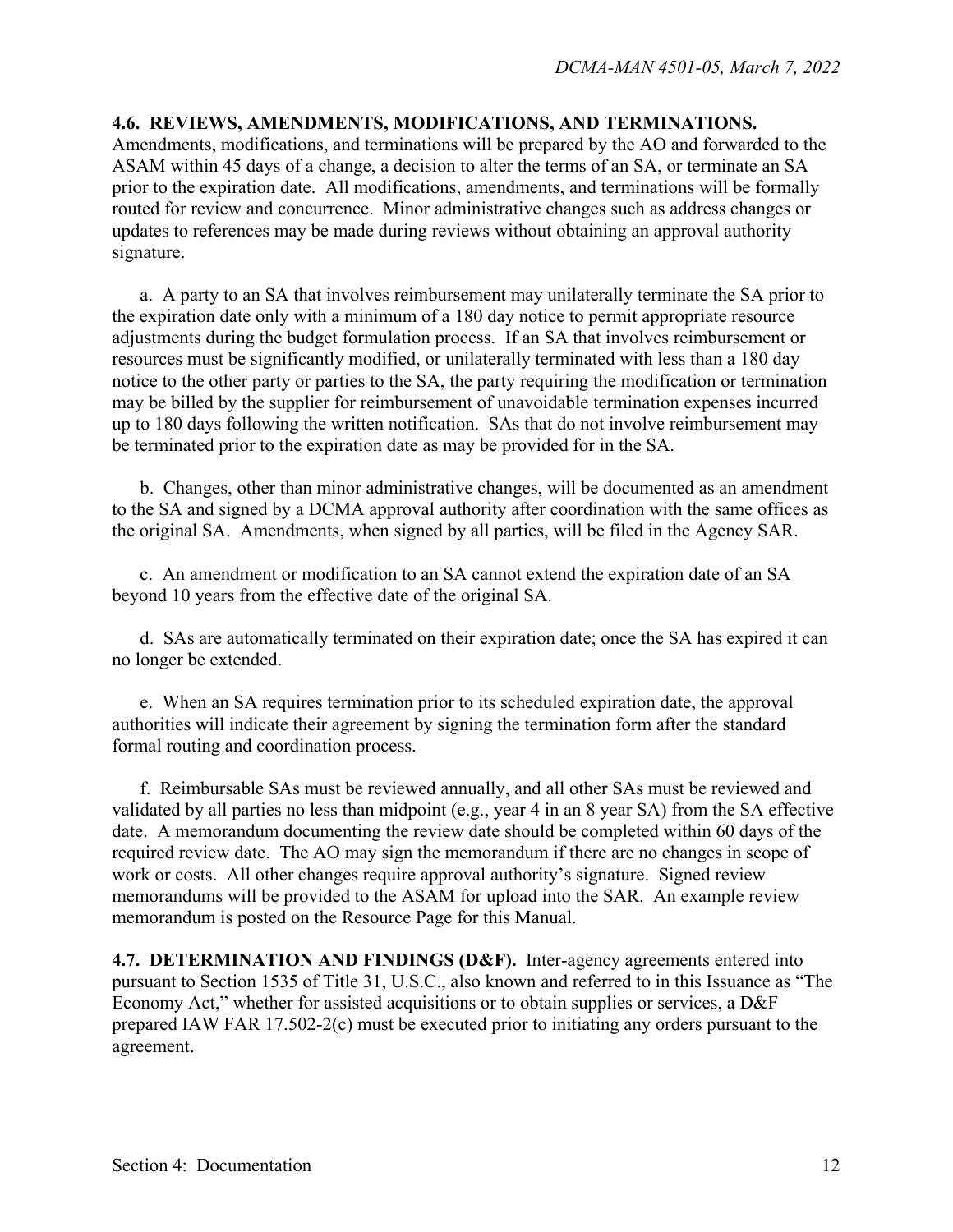## **SECTION 5: CONTINENTAL UNITED STATES FACILITY-RELATED AGREEMENTS**

**5.1. WASHINGTON HQ SERVICES (WHS) ROLES.** WHS will act as an agent on behalf of the DCMA to negotiate, establish, review, and execute payments for OAs and facility-related SAs IAW the GT&C of the MOA between the DCMA and the WHS. The WHS and GSA process maps for facility-related OAs and MOAs are posted on the Resource Page for this Manual.WHS:

a. Provides DCMA analysis and recommendations for OAs and SAs when submitting for DCMA approval authority signature.

b. Manages a file copy of DCMA's facility-related OAs and SAs.

c. Verifies all GSA billing statements, invoices, and requests for payments for facilityrelated OAs prior to executing payments on behalf of DCMA.

#### **5.2. DCMA ROLES.** DCMA:

- a. Reviews, coordinates, and signs all OAs and facility-related SAs.
- b. Provides funding to WHS for facility-related OAs.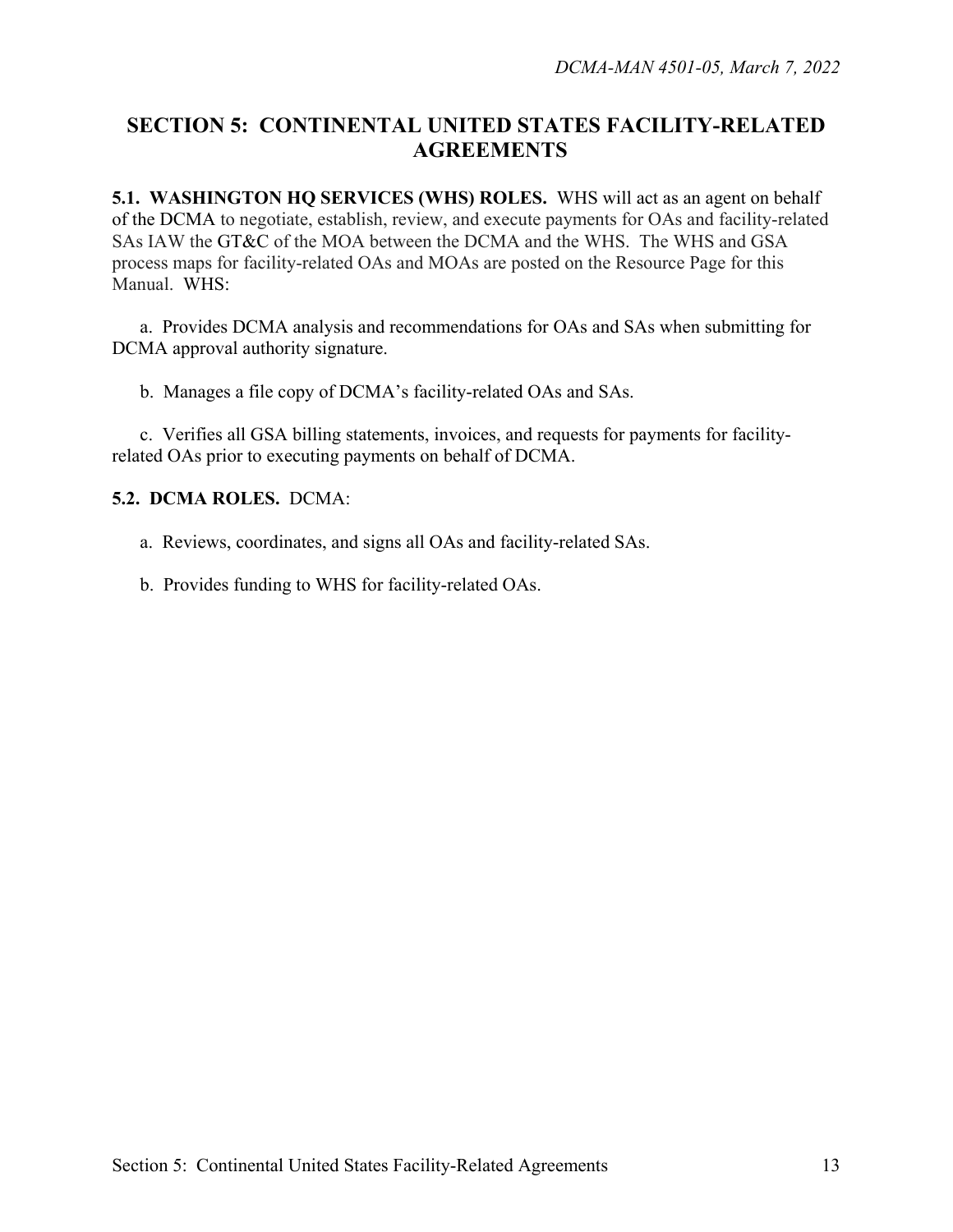## **GLOSSARY**

#### **G.1. DEFINITIONS.**

**annual review.** A complete review of an existing SA conducted on or before 1 year from the date of the last signature on the SA, and annually thereafter.

**approval authority.** The approval authorities for all DCMA SAs, terminations, terminations, delegation of authority letters, and modifications are the DCMA Director, DCMA Deputy Director, and Chief of Staff unless further delegated in writing.

**best value**. The source that provides the most advantageous benefits to the parties, including all factors that influence effectiveness and life cycle cost of the support.

**Economy Act D&F.** Documentation that the requirements of the Economy Act have been met.

**federal agency**. An executive agency IAW Section 105 of Title 5, U.S.C., including the United States Postal Service and the Government Accountability Office, but not including the DoD or DoD components.

**FS Form 7600A (GT&C)**. A form issued by the U.S. Department of the Treasury, Bureau of the Fiscal Service for federal agencies to use for engaging in reimbursable SAs. The FS Form 7600A documents SA GT&C. The G-Invoicing computer data fields are an electronic version of the FS 7600A.

**funding annex.** A financial document that reflects both reimbursable and non-reimbursable costs for an individual SA. The Supplier's financial management office prepares the annex.

**G-Invoicing.** A Bureau of the Fiscal Service application designed to improve the quality and reliability of Intragovernmental Transactions Buy/Sell data in support of increased transparency and enhanced government-wide financial management. When fully implemented, G-Invoicing will manage the receipt and acceptance of GT&C Agreements, Orders, and Performance. It also will initiate fund settlement for buy/sell transactions based on performance.

**G-Invoicing Manager**. Monitor the preparation and approval of the GT&C within the system.

**MOA.** Used to document SAs and execute or deliver support with or without reimbursement between two or more parties. When an SA involves reimbursement, an MOA can be used to further detail GT&C in addition to the FS Form 7600A.

**MOU.** Can be used to document SAs without an expectation of reimbursement between the DCMA and one or more other parties.

**non-reimbursable support.** The cost of providing services that are within the mission of the host activity and are provided to all customers/tenants, regardless of use and for which individual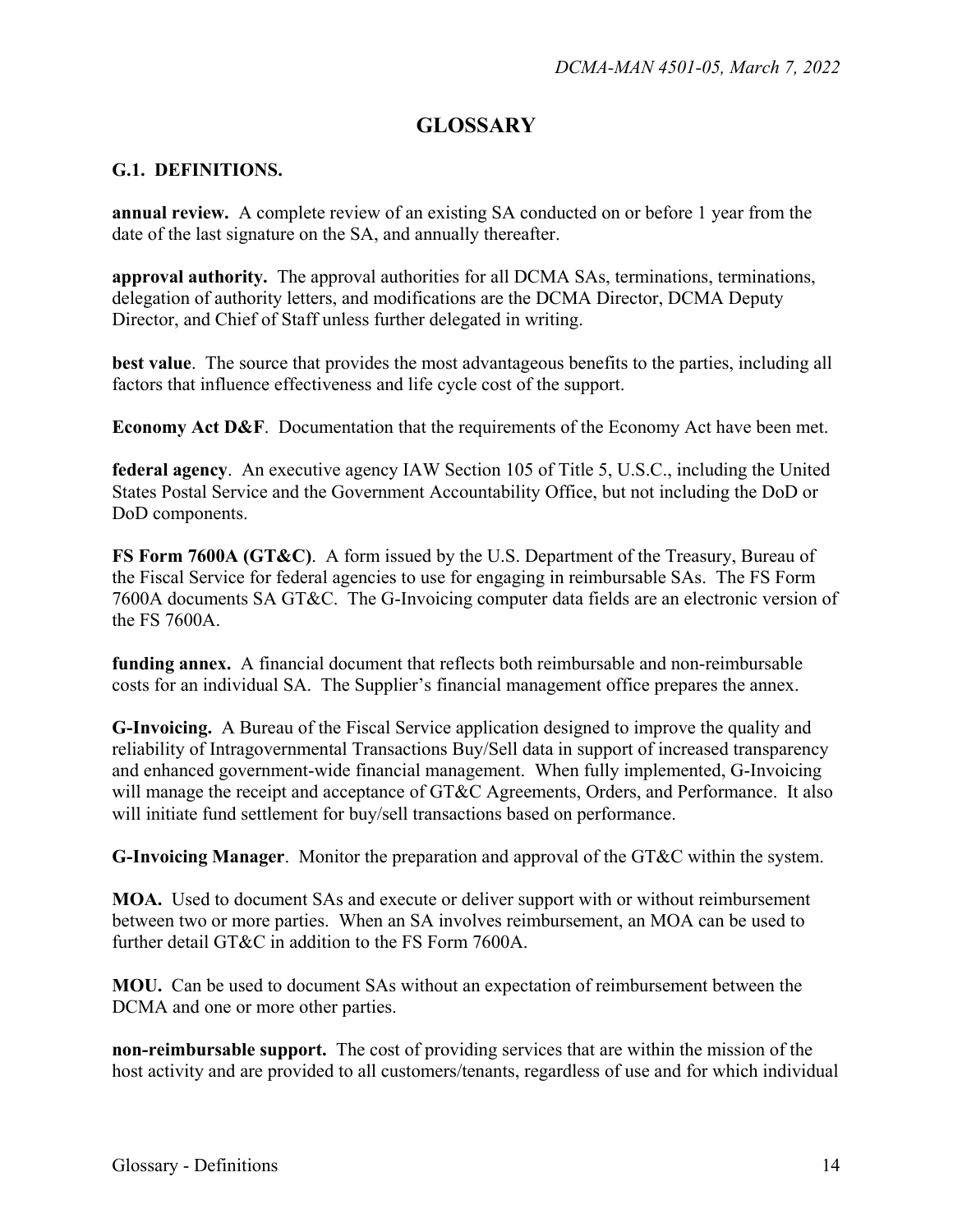use cannot be accurately measured, will be budgeted by the host activity and provided to the customer/tenant on a non-reimbursable basis.

**OA**. A complete, concise statement of the specific financial terms and conditions by which a customer occupies GSA-controlled space, whether it is government-owned or leased by the GSA on the customer's behalf.

**OA Manager**. Serves as a liaison between the DCMA OPR and the WHS during the negotiation, execution, and reimbursement of OAs (e.g., leases, permits).

**OAR.** The OAR is the official Agency repository for all signed space related documents.

**payment**. Reimbursements for support provided via an SA must be executed with a funds transfer instrument (e.g., Military Interdepartmental Purchase Request) IAW Volume 11A of the DoD FMR.

**receiver**. The party requesting or receiving support from the supplier.

**recurring reimbursable support**. Support that occurs with an expected rate of recurrence over time, normally one year or longer.

**reimbursable.** Interservice and intragovernmental support is reimbursable to the extent that provision of the specified support for a receiver increases the support supplier's direct costs (i.e., incremental direct cost). Costs associated with common use infrastructure are non-reimbursable, except for support provided solely for the benefit of one or more tenants. Support costs that are charged to a support receiver (i.e., reimbursable cost) must be measurable and directly attributable to the receiver. Indirect costs will not be included in reimbursement charges, except those included in stabilized rates charged for Defense Business Operations Fund mission products and services. Suppliers of interservice and intragovernmental support are permitted to waive reimbursement from receivers who use or benefit from available support without appreciably increasing the supplier's costs (i.e., revenues would be less than the anticipated expense of billing and disbursing funds).

**SA.** A negotiated arrangement between parties to providing or receiving support. With the exception of FAR based contracts, all federal assistance awards (e.g. grants and cooperative agreements) IAW Chapter XI of Title 2, CFR, real property transactions, and Other Transaction Agreements authorized and executed IAW Sections 2371, 2371b, and 2373 of Title 10, U.S.C. are not SAs.

**SAR**. The SAR is the official Agency repository for all signed SAs.

**support**. Supplies or services provided by a provider to a receiver.

**triennial review.** A complete review of an existing SA conducted at intervals of no more than 3 years.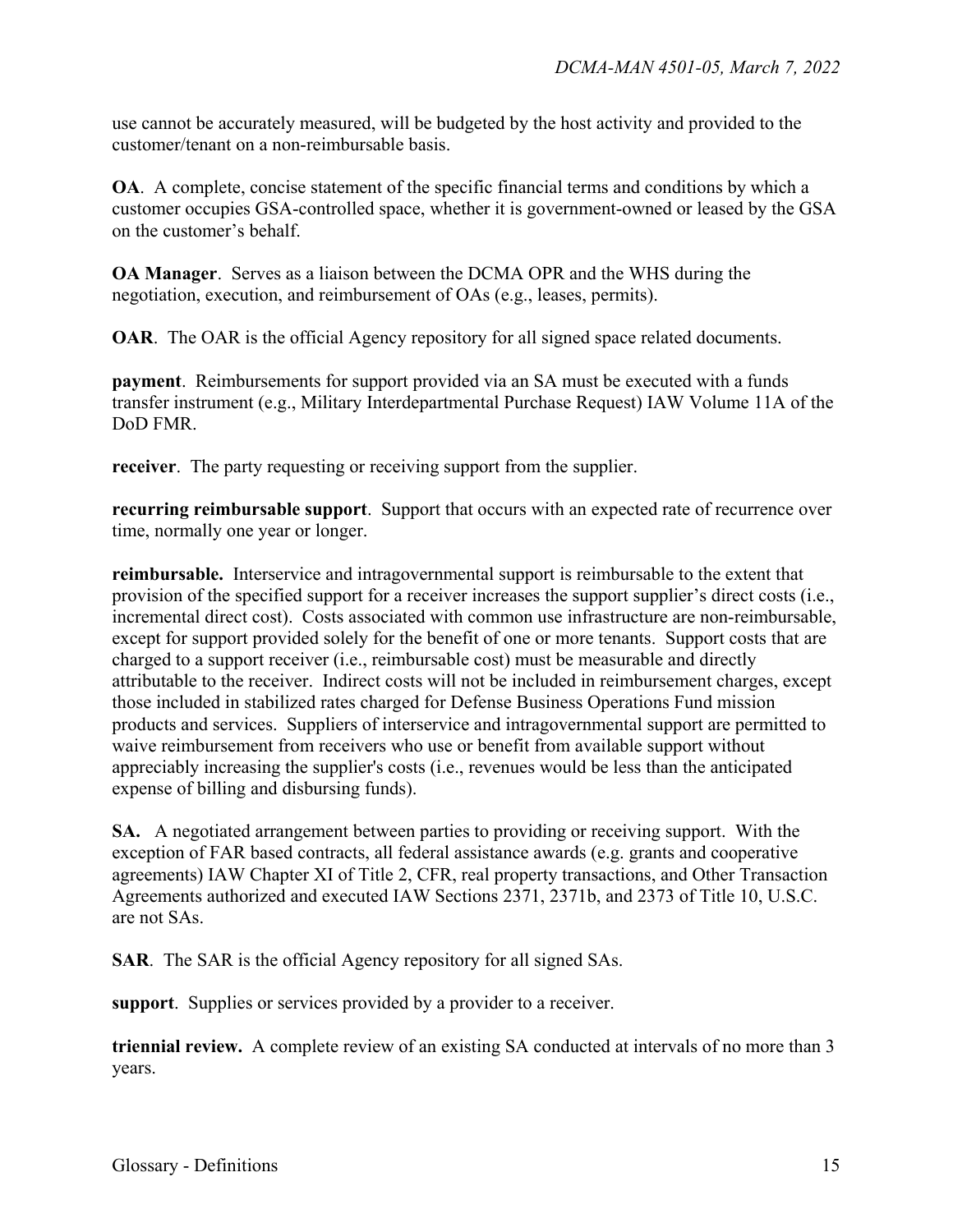## **GLOSSARY**

## **G.2. ACRONYMS.**

| AO                                                                               | <b>Action Officer</b>                                                                                                                                                                      |
|----------------------------------------------------------------------------------|--------------------------------------------------------------------------------------------------------------------------------------------------------------------------------------------|
| <b>ASAM</b>                                                                      | <b>Agency Support Agreement Manager</b>                                                                                                                                                    |
| <b>CFR</b>                                                                       | Code of Federal Regulations                                                                                                                                                                |
| D&F<br><b>DCMA-MAN</b><br>DCMA-FB<br><b>DCMAF</b><br>DCMAF 4501-02-03<br>DoD FMR | Determination & Findings<br><b>DCMA</b> Manual<br>Finance and Business Operations Directorate<br><b>DCMA</b> Form<br><b>DCMA</b> Coordination Sheet<br>DoD Financial Management Regulation |
| DoDI                                                                             | DoD Instruction                                                                                                                                                                            |
| FS Form<br>FS Form 7600A<br>FAR                                                  | <b>Fiscal Service Form</b><br>United States Government General Terms and Conditions<br>(GT&C)                                                                                              |
|                                                                                  | <b>Federal Acquisition Regulation</b>                                                                                                                                                      |
| G-Invoicing<br><b>GSA</b><br>GT&C                                                | Government Invoicing<br><b>General Services Administration</b><br>General Terms and Conditions                                                                                             |
| HQ                                                                               | headquarters                                                                                                                                                                               |
| <b>IAW</b>                                                                       | in accordance with                                                                                                                                                                         |
| <b>MOA</b><br><b>MOU</b>                                                         | Memorandum of Agreement<br>Memorandum of Understanding                                                                                                                                     |
| <b>NFE</b>                                                                       | non-federal entity                                                                                                                                                                         |
| ΟA<br><b>OAR</b><br>OGC<br><b>OPR</b>                                            | Occupancy Agreement<br>Occupancy Agreement Repository<br>Office of General Counsel<br>office of primary responsibility                                                                     |
| SA<br><b>SAR</b>                                                                 | <b>Support Agreement</b><br><b>Support Agreement Repository</b>                                                                                                                            |
| <b>WHS</b>                                                                       | <b>Washington Headquarters Services</b>                                                                                                                                                    |
| U.S.C.                                                                           | <b>United States Code</b>                                                                                                                                                                  |